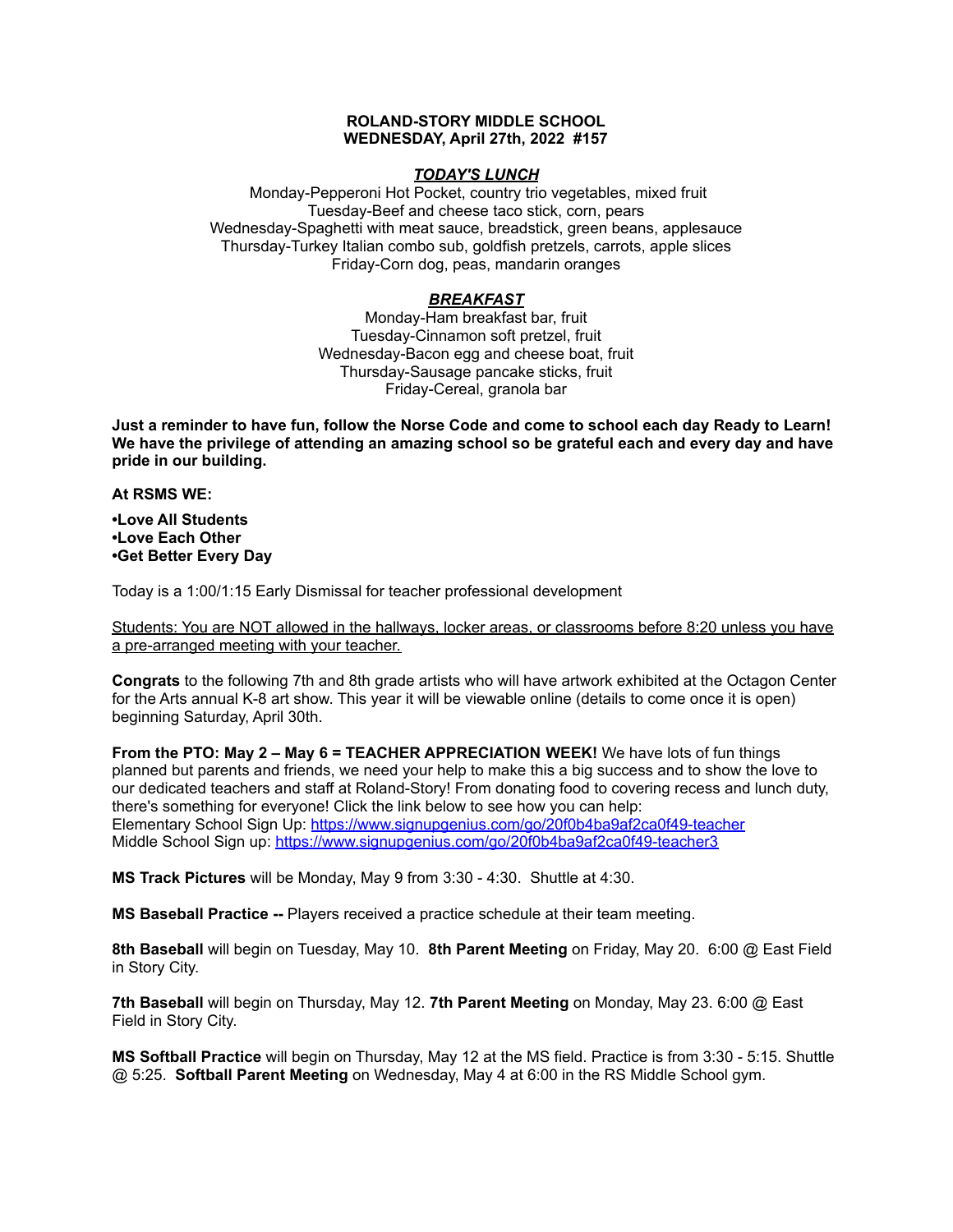**Attention Parents! ISASP testing is right around the corner.** Elementary and high school will be testing the week of April 18th. Middle school will be testing the week of April 25th. Information about test security and procedures can be found in the District [Assessment](https://rolandstory.school/media/Michelle%20Soderstrum/RSCSD_District_Assessment_Poli%20-%20Copy%203.pdf) Policy and Procedures Handbook located on the district website. **In addition, due to ISASP testing, we are going to give students a** little more time to sleep in and be more rested for the week. We will not hold ANY activities in the **mornings from April 25th through April 29th including Premier. Early morning activities may resume on Monday, May 2nd.**

Hey students! If you are at least 14 years old (or will be by the end of this May), Riverside bible camp has an awesome opportunity this summer for you to work on their hospitality team. If you are interested in knowing more about this program, please contact their director, **Cheri Hennager,** by email at cheri@riversidelbc.org or on their website at [www.riversidelbc.org.](http://www.riversidelbc.org/)

**7 th and 8 th Grade Roland Rural Bus Room** please report to Mrs. Alonzo's room at 3:30.

# **RSMS to offer "Skip the Trip" Iowa DOT instruction permit knowledge tests**

Do you have a student who is ready to take the operator knowledge test to get an Iowa instruction permit to drive? RSMS is now offering the test right here at school as part of the Iowa Department of Transportation's "Skip the Trip" program. In partnering with the Iowa DOT, RSMS can save families time, cost, and the hassle of making a trip to a driver's license service center for testing. Students will be able to take the web-based test in a more familiar environment that works to reduce test anxiety and increase success rates. Tests are overseen by trained school staff to assure the integrity of test results. To be eligible to take the remote knowledge test, your student must be age 14 or older and not currently hold an Iowa instruction permit. Students that have turned 14 prior to the testing date must sign up in the office and have permission given from their parent by either email or phone. Students will have the opportunity to test on the second Tuesday of each month. "Skip the Trip" allows students to take their initial test at school as the first step in getting your student to be a confident driver. Once a student has successfully passed the test, the student will receive an email verifying a successful test. The student brings a copy of the email to the driver's license service center along with the other required documentation that will prove their identity to be issued their instruction permit. Service center staff will verify passing test result emails with Iowa DOT records. Visit [www.iowadot.gov/mvd/realid/success.asp](http://www.iowadot.gov/mvd/realid/success.asp) to determine what documentation to bring with you to receive your student's permit. To prepare for a successful knowledge test, students should study the Iowa Driver's Manual and online practice test, both available at: <https://iowadot.gov/mvd/driverslicense/manuals-and-practice-tests>.

# **R-S MS PRACTICE / SHUTTLE SCHEDULE BOYS & GIRLS TRACK**

**APRIL 25 - APRIL 29**

**EARLY TRACK SHUTTLE @ 5:10 -- BOYS LATE TRACK SHUTTLE @ 5:30 -- GIRLS**

*APRIL 26 – MS TRACK IN STORY CITY 3:50 - 5:10 ONE SHUTTLE @ 5:15 Leaving from HS Track*

**WEDNESDAY, APRIL 27 – Early Dismissal No Practices**

**THURSDAY, APRIL 28 – No Shuttle GIRLS TRACK** @ Gilbert @ 4:30 Dismiss @ 3:00 / Bus @ 3:10 **BOYS TRACK** @ Gilbert @ 4:30 Dismiss @ 3:00 / Bus @ 3:10